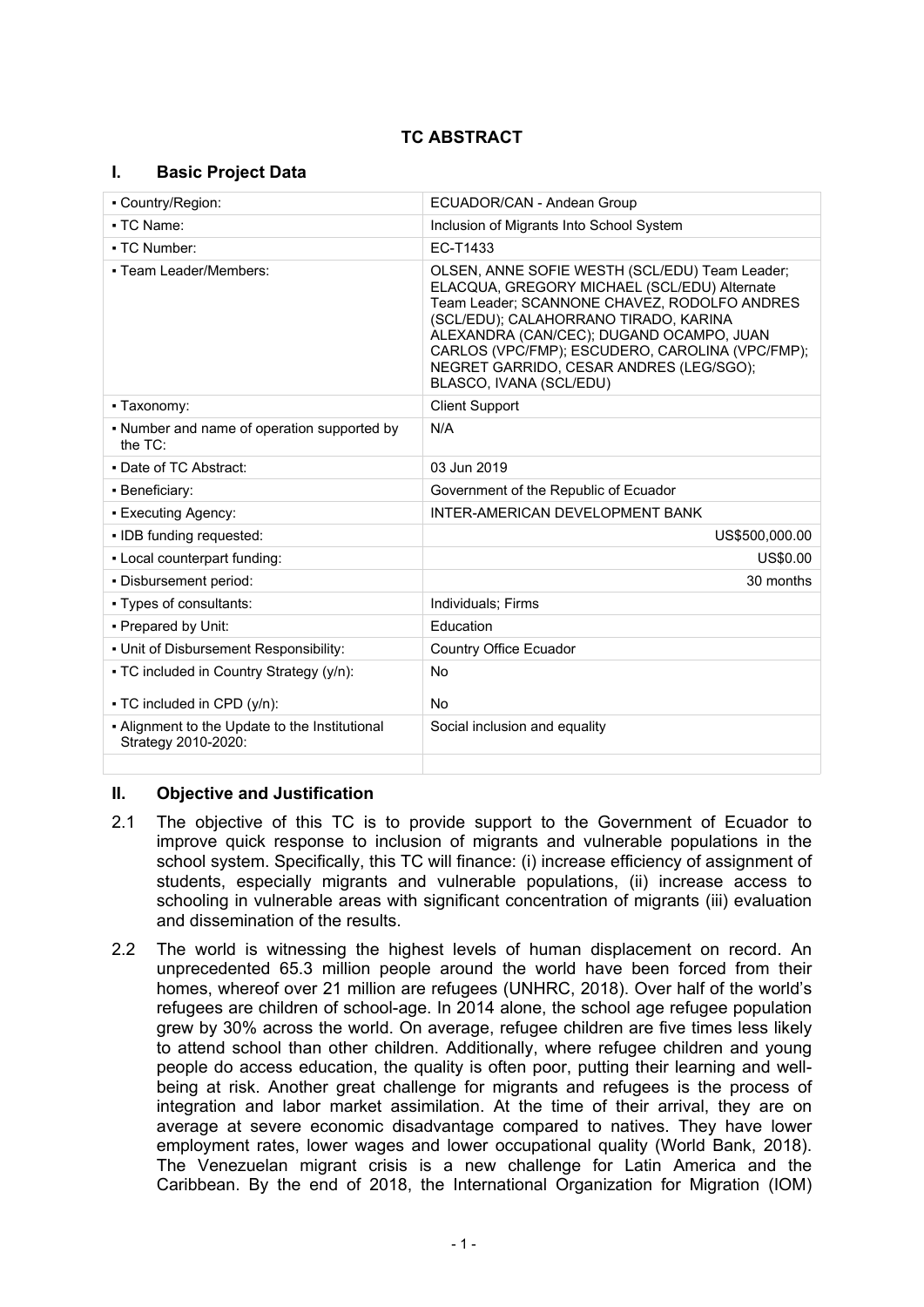reported that the number of Venezuelan migrants and refugees worldwide reached more than 3 million people, of which 80% are in other countries of the region . As of December 2018, 280,000 Venezuelans were registered in Ecuador . Around 20% of these migrants (approximately 50,000 people) are minors, needing access to schooling, whereof about 80% have not yet been assigned a seat in any Ecuadorian school. This influx of populations needing access to quality education is putting pressure on an already saturated Ecuadorian school system. Prior to the migration crisis, Ecuador had an approximate 50,000 out-of-school youth. There are numerous reasons for lack of access to schooling of vulnerable and migrant children in Ecuador. One reason is related to the more administrative difficulties of being assigned a seat in a school in the centralized Ecuadorian online system where vulnerable and migrants families might not have the necessary data-skills or documentation. Another reason for the lack of access to schooling of migrant children is related to the critical teacher shortages faced by the Ecuadorian education system. In Ecuador, there is a deficit of circa 4,000 certified teachers to be able to incorporate all children (Ecuadorian and foreign children) in the education system. This generates lack of vacancies and waitlists in public schools. Migrants concentrate in more vulnerable areas, where the shortage of teachers is more severe. Indeed, UNICEF data shows that 25% of localities with greater shortage of teachers also have a higher share of foreigners in the education system. Having a good teacher can dramatically improve students' educational and long-term outcomes (Araujo et al., 2016; Chetty et al., 2014; Hanushek and Rivkin, 2012). Moreover, the study in Ecuador "Cerrando Brechas" bund and the set of the set of the set of the set of the set of the set of the set of the set of the set of the set of the set of the set of the set of the set of the set of the set of the set of the set of the se

Additionally, these activities will be complemented and coordinated with other TCs in the education division, RG-3445 "Artificial Intelligence and Behavioral Insights in Education" and in the area of migration, including BID LAB project in Ecuador: EC-T1432 "Innovations for the inclusion of migrants".

## **III. Description of Activities and Outputs**

3.1 Component I – Increase efficiency of assignment of students, especially migrants and vulnerable **populations**.

This component will: (i) assist the government of Ecuador in producing a diagnosis of the current student allocation system and in developing new allocation algorithms that include school choice (back-end), and (ii) assist the government in the development and piloting of an interface for student allocation that provides relevant information to parents and students using Artificial Intelligence (AI), Machine Learning (ML) and behavioral insights (BI) (front-end). The goal of this component is to improve the transparency, efficiency and equity of the student allocation system in Ecuador. This component will largely benefit vulnerable and migrant populations by levelling the field in terms of access to information and opportunities to get a seat assigned in an Ecuadorian public school . The IDB will work with governments to tackle any implementation challenge that might emerge in this regard, such as the implementation of these systems in places with poor internet connectivity and will plan outreach activities to introduce migrants to the new student assignment system

3.2 Component II – Increase access to schooling in vulnerable areas with significant concentration of migrants. Integrating migrant children and young people into national systems is the most sustainable means of ensuring relevant and quality education opportunities for them. This component will support the inclusion of talented individuals to work as teachers in the Ecuadorian education system, especially in most vulnerable areas with greater shares of migrant children and youth. We will partner with the organization Enseña Ecuador, which is part of the global network Teach for All. The goal is to recruit, rigorously select and train ten individuals from diverse backgrounds to become effective teachers in disadvantaged communities for at least two years. The inclusion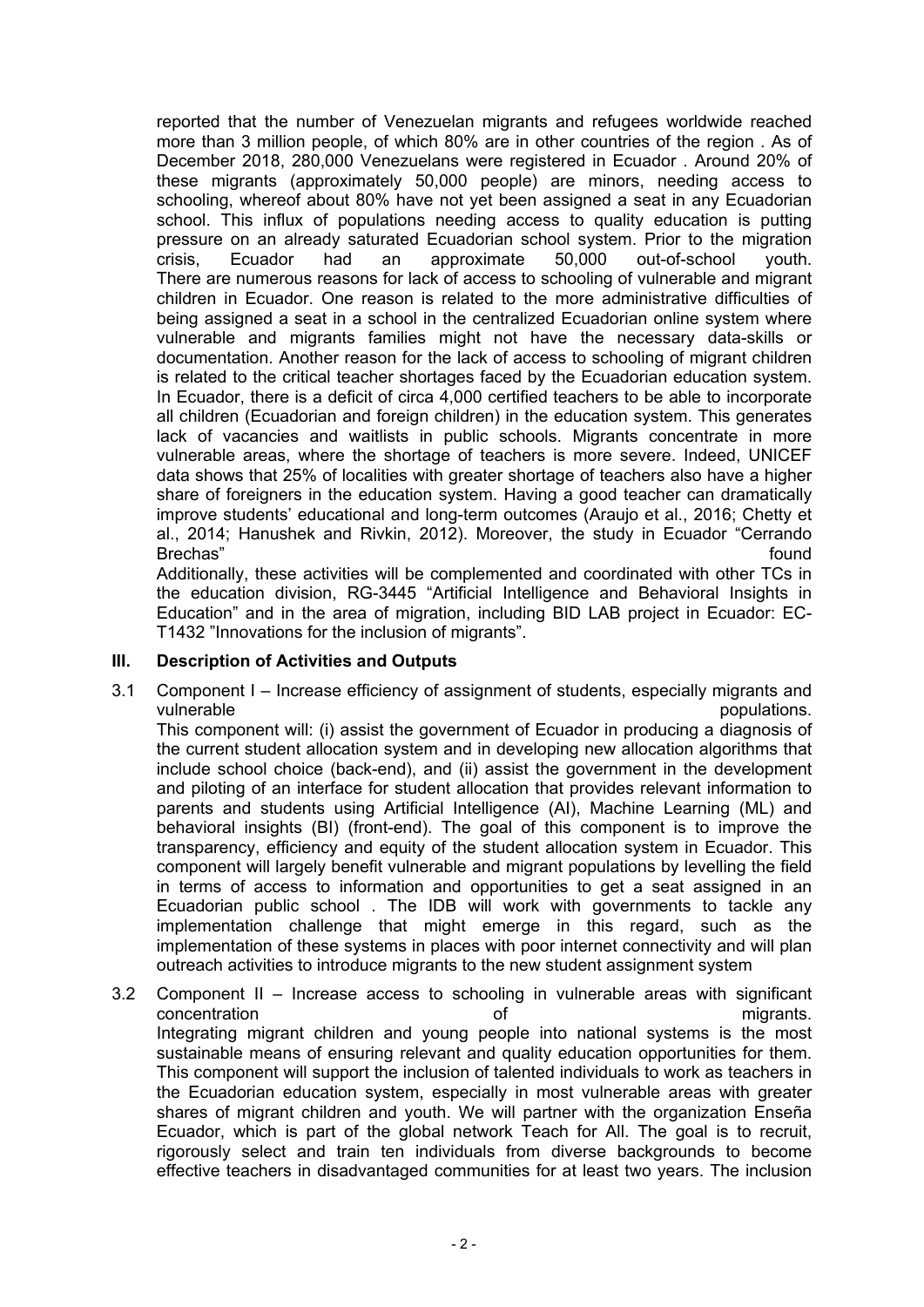of talented individuals to work as teachers would allow the inclusion of vulnerable – principally migrant - children in the education system. Moreover, by taking advantage of the many experienced teachers among Venezuelan migrants themselves, this component will target recruitment efforts among the migrant population. This will foster the economic integration of migrants and, furthermore, ease their assimilation to their host country by being part of the education system given its crucial role in society. This component will also support the development of specific community action plans led by the teachers

- 3.3 Component III Evaluation and dissemination. This component will fund : (i) an evaluation of the effectiveness of matching algorithms, AI and nudges in improving equity and efficiency in the allocation of students across schools, (ii) one workshop in each country to share the results, and (iii) a regional seminar to disseminate results and showcase the use of artificial intelligence and behavioral science techniques to improve transparency, efficiency, and equity in student allocation systems.
- 3.4 **Component I: Component 1 Increase efficiency of assignment of students, especially migrants and vulnerable populations. .** The goal of this component is to improve the transparency, efficiency and equity of the student allocation system in Ecuador. This component will largely benefit vulnerable and migrant populations by levelling the field in terms of access to information and opportunities to get a seat assigned in an Ecuadorian public school
- 3.5 **Component II: Component 2 Increase access to schooling in vulnerable areas with significant concentration of migrants.** This component will support the inclusion of migrant children and young people into the national education system
- 3.6 **Component III: Component 3 Evaluation and dissemination.** This component will evaluate and disseminate techniques to improve transparency, efficiency, and equity in student allocation systems

| IV.<br><b>Budget</b> |  |
|----------------------|--|
|----------------------|--|

| <b>Activity/Component</b>                                                                                                | <b>IDB/Fund Funding</b> | <b>Counterpart Funding</b> | <b>Total Funding</b> |
|--------------------------------------------------------------------------------------------------------------------------|-------------------------|----------------------------|----------------------|
| Component 1 - Increase<br>efficiency of assignment<br>of students, especially<br>migrants and vulnerable<br>populations. | US\$250,000,00          | US\$0.00                   | US\$250,000.00       |
| Component 2 - Increase<br>access to schooling in<br>vulnerable areas with<br>significant concentration<br>of migrants    | US\$200,000,00          | US\$0.00                   | US\$200,000.00       |
| Component 3 - Evaluation<br>and dissemination                                                                            | US\$50,000.00           | US\$0.00                   | US\$50,000.00        |
| <b>Total</b>                                                                                                             | US\$500,000.00          | <b>US\$0.00</b>            | US\$500,000.00       |

#### **Indicative Budget**

## **V. Executing Agency and Execution Structure**

- 5.1 The Executing Agency will be the Bank, through the Education Division in the Country Office in Ecuador (CEC/CAN).
- 5.2 At the request of the Ministry of Economy and Finance in agreement with the Ministry of Education, the Executing Agency will be the Bank, through the Education Division in the Country Office in Ecuador (CEC/CAN). EDU will be responsible for the administration, planning, control and supervision of the assigned financial resources, as well as all those activities related to the adequate preparation and programming of